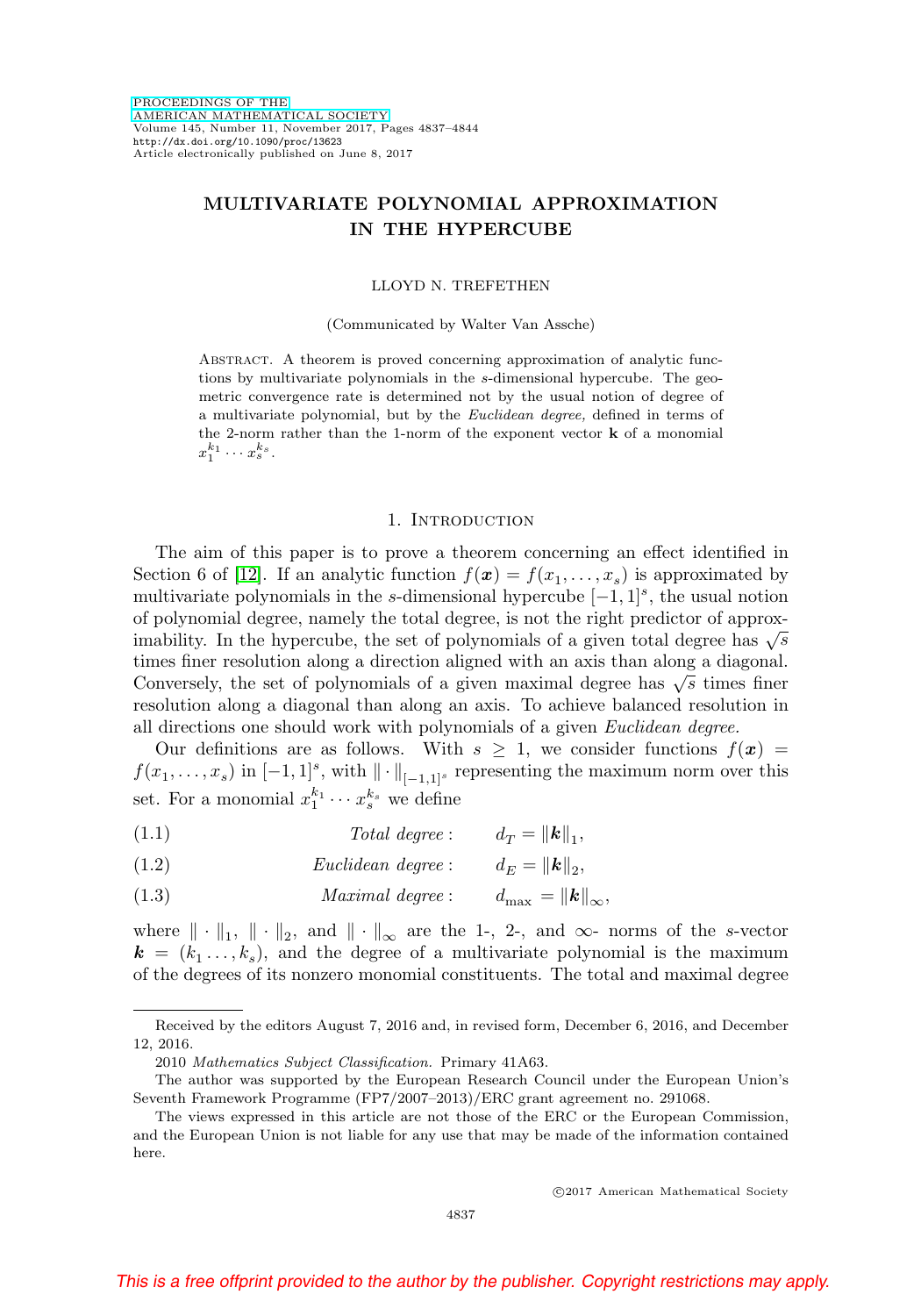

<span id="page-1-1"></span>FIGURE 1. Maximum-norm errors in approximation of the Runge function  $(2.1)$  as a function of degree n in the unit square, for three different definitions of degree. The approximations come from least-squares minimization over a fine grid in  $[-1, 1]^2$ . Straight lines mark the convergence rates of Theorem [4.2.](#page-3-0)

definitions are standard and appear in publications like [\[8\]](#page-6-0) and [\[10\]](#page-7-1) where multivariate polynomial approximation in the hypercube is discussed, but the Euclidean degree seems to be new in [\[12\]](#page-7-0). Note that  $d_E$  is not in general an integer.

Our interest is in leading order exponential effects, not algebraic fine points, and accordingly, we will make use of the notation  $O_{\varepsilon}$  defined as follows:  $g(n) = O_{\varepsilon}(a^n)$ if for all  $\varepsilon > 0$ ,  $g(n) = O((a + \varepsilon)^n)$  as  $n \to \infty$ . By  $O_{\varepsilon}(a^{-n})$  we mean  $O_{\varepsilon}((1/a)^n)$ , or equivalently, for all  $\varepsilon > 0$ ,  $O((a - \varepsilon)^{-n})$ .

#### 2. Numerical illustration

The case  $s = 2$  suffices for a numerical illustration. Let f be the 2D Runge function

<span id="page-1-0"></span>(2.1) 
$$
f(x,y) = \frac{1}{1 + 10(x^2 + y^2)},
$$

which is analytic for all real values of x and  $y$  and isotropic in the sense that it is invariant with respect to rotation in the  $x-y$  plane. Figure [1](#page-1-1) gives an indication of the minimal error in approximation of f on  $[-1, 1]^2$  by bivariate polynomials of various total, Euclidean, and maximal degrees. (Bivariate Chebyshev coefficients of f are plotted in Figure 6.4 of [\[12\]](#page-7-0).) The figure is actually based on  $L^2$  rather than  $L^{\infty}$  approximations, since these are much easier to compute, but this is enough to give an indication of the separation between the convergence rates when the degree is defined by  $d_T$  and when it is defined by  $d_E$  or  $d_{\text{max}}$ .

The function [\(2.1\)](#page-1-0) satisfies Assumption A of our theorem, Theorem [4.2,](#page-3-0) with  $h^2 = 0.1$ , and the data in the figure show convincing agreement with the predictions of the theorem. This function is analytic when x and y are real but not when they are complex. On the other hand the similar function

(2.2) 
$$
g(x,y) = \frac{1}{21 - 10(x^2 + y^2)}
$$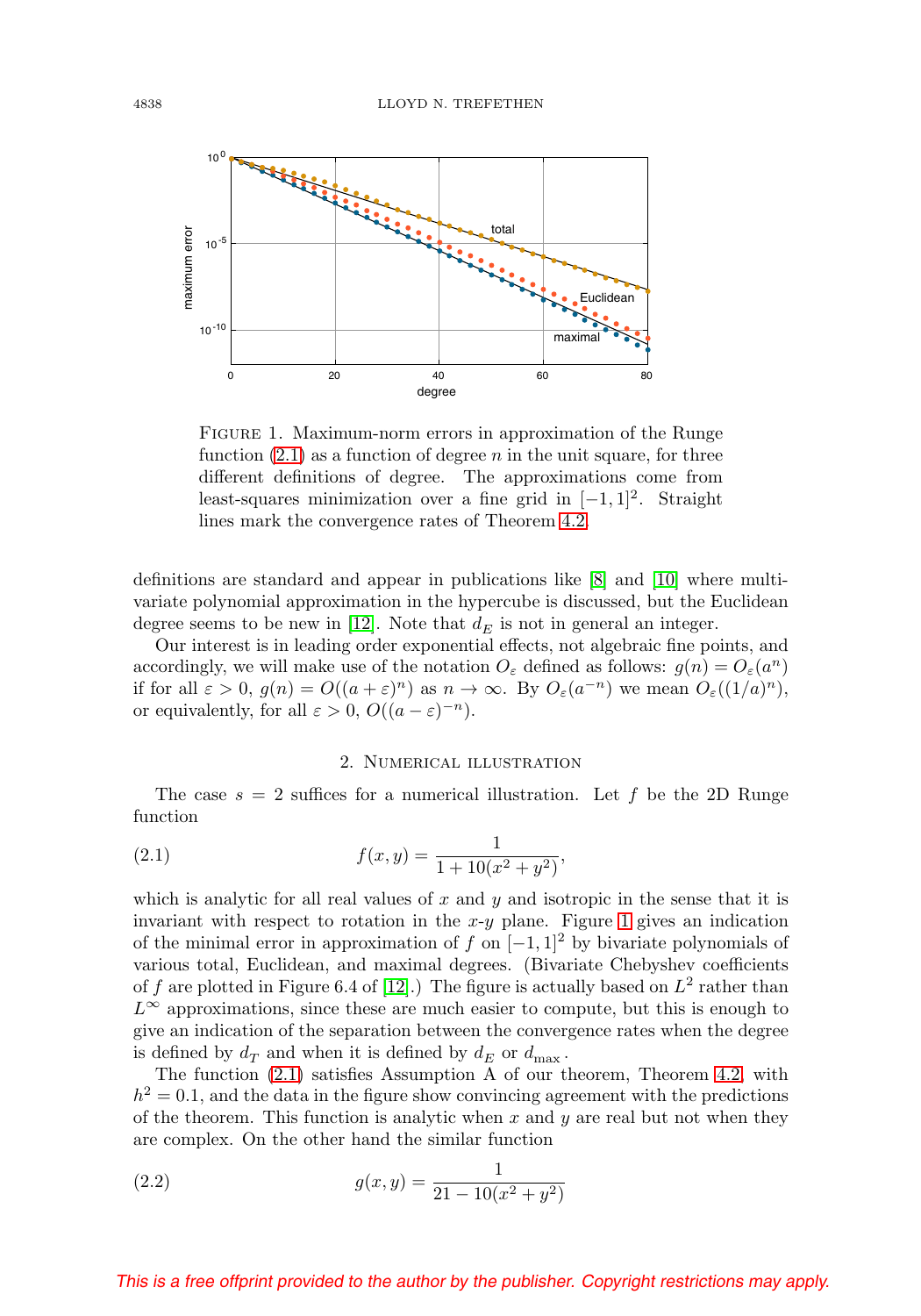has real singularities just outside the unit square. Theorem [4.2](#page-3-0) applies with  $h^2 = 0.1$ for this function too, and a plot of convergence rates (not shown) looks almost exactly like Figure [1.](#page-1-1)

### 3. Chebyshev series in 1D

In the standard theory for a single variable x, for any  $\rho > 1$ , let  $E<sub>o</sub>$  denote the open set bounded by the Bernstein  $\rho$ -ellipse in the complex x-plane, i.e., the image of the circle  $|w| = \rho$  under the map  $x = (w+w^{-1})/2$ . A Lipschitz continuous function f defined on  $[-1, 1]$  has an absolutely and uniformly convergent Chebyshev series

(3.1) 
$$
f(x) = \sum_{k=0}^{\infty} a_k T_k(x),
$$

where  $T_k$  is the Chebyshev polynomial of degree  $k$  . Truncating the series at degree  $n$ gives the polynomial approximation

(3.2) 
$$
p_n(x) = \sum_{k=0}^n a_k T_k(x).
$$

The following result goes back to Bernstein's prize-winning memoir of 1914 [\[2\]](#page-6-1). Here and elsewhere, when we say that  $f$  is analytic in a region, we mean that if necessary f can be analytically continued to that region.

<span id="page-2-0"></span>**Lemma 3.1.** If f is analytic in  $E<sub>o</sub>$ , its Chebyshev coefficients and truncated Chebyshev expansions satisfy

<span id="page-2-1"></span>(3.3) 
$$
a_k = O_{\varepsilon}(\rho^{-k}), \quad \|f - p_n\|_{[-1,1]} = O_{\varepsilon}(\rho^{-n}).
$$

Proof. The second estimate follows from the first, whose proof can be based on contour integrals over  $\tilde{\rho}$ -ellipses with  $\tilde{\rho} = \rho - \varepsilon$  for arbitrarily small  $\varepsilon > 0$ , or equivalently on contour integrals over circles in the z-plane after a change of variables from  $x \in [-1, 1]$  to z on the unit circle. See Theorems 8.1 and 8.2 of [\[11\]](#page-7-2).  $\Box$ 

For our purposes it will be important to consider  $x^2$  as well as x. When x ranges over  $E<sub>o</sub>$ , with foci −1 and 1 and topmost point ih,  $x<sup>2</sup>$  ranges over another ellipse, with foci 0 and 1 and leftmost point  $-h^2$ , where h and  $\rho$  are related by

(3.4) 
$$
h = (\rho - \rho^{-1})/2, \quad \rho = h + \sqrt{1 + h^2}.
$$

Arnol'd calls  $E_{\rho}$  a *Hooke ellipse* and  $E_{\rho}^2$  a *Newton ellipse* [\[1\]](#page-6-2). We wish to parametrize the latter by  $h^2$  rather than  $\rho$ , so we make the following definition.

**Definition 3.2.** For any  $s, a > 0$ ,  $N_{s,a}$  is the open region in the complex plane bounded by the ellipse with foci 0 and s and leftmost point  $-a$ . Equivalently, it is the region consisting of points x satisfying  $|x| + |x - s| < s + 2a$ .

Thus  $E_{\rho}^2 = N_{1,h^2}$ , and Lemma [3.1](#page-2-0) can be equivalently restated as follows.

<span id="page-2-2"></span>**Lemma 3.3.** Suppose that for some  $h > 0$ ,  $f(x)$  is analytic for all  $x \in \mathbb{C}$  such that  $x^2 \in N_{1,h^2}$ . Then [\(3.3\)](#page-2-1) holds with  $\rho = h + \sqrt{1+h^2}$ .

# This is a free offprint provided to the author by the publisher. Copyright restrictions may apply.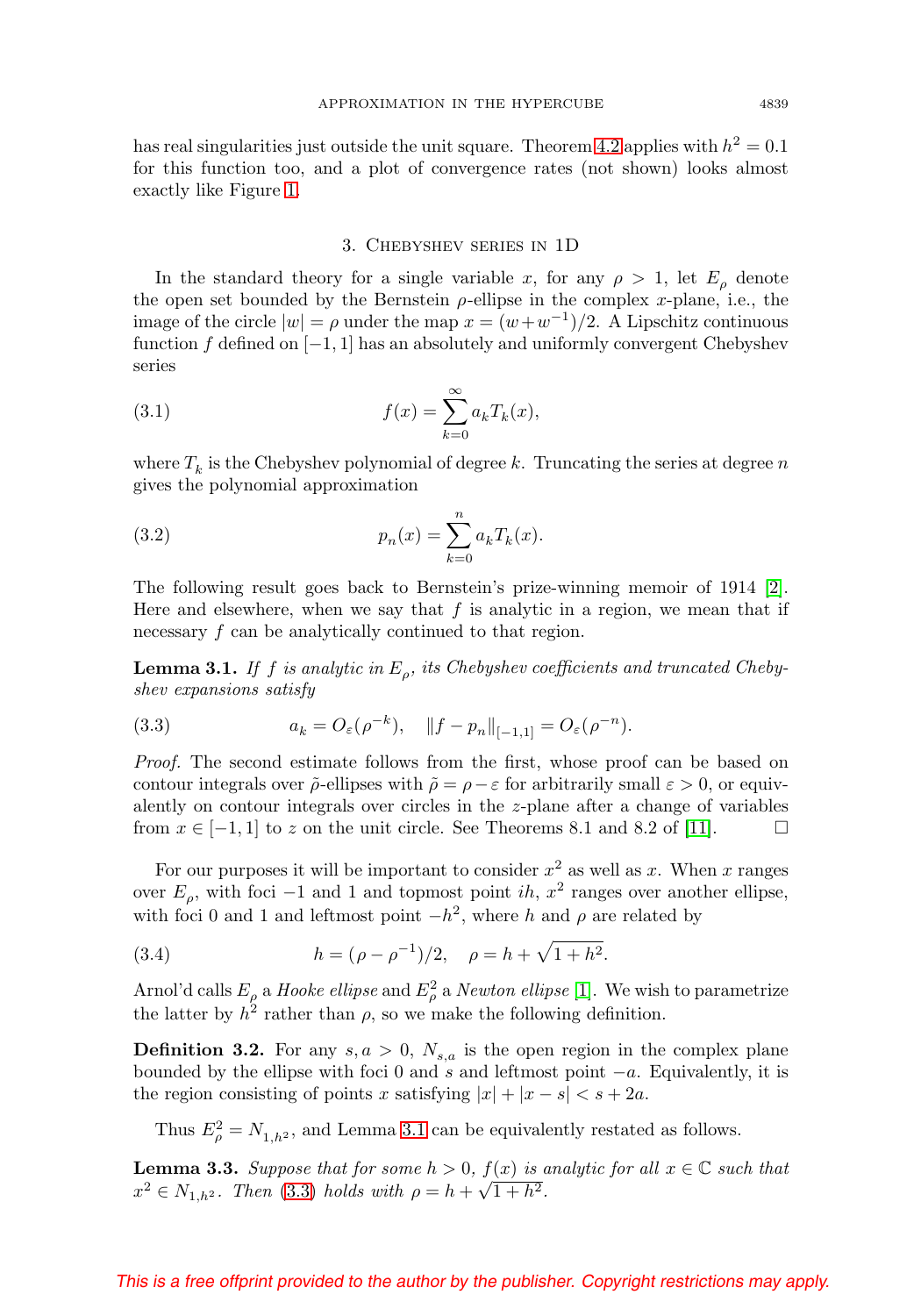#### 4. Main theorem

Now let f be a function of  $x \in [-1,1]^s$  for some  $s \geq 1$ . If f is smooth, it has a uniformly and absolutely convergent multivariate Chebyshev series

<span id="page-3-2"></span>(4.1) 
$$
p(\boldsymbol{x}) = \sum_{k_1=0}^{\infty} \cdots \sum_{k_s=0}^{\infty} a_{k_1,\ldots,k_s} T_{k_1}(x_1) \cdots T_{k_s}(x_s)
$$

(see e.g. Theorem 4.1 of [\[8\]](#page-6-0)). Here is our analyticity assumption, generalizing that of Lemma [3.3.](#page-2-2)

**Assumption A.** For some  $h > 0$ ,  $f(x)$  is analytic for all  $x \in \mathbb{C}^s$  in the sdimensional region defined by the condition  $x_1^2 + \cdots + x_s^2 \in N_{s,h^2}$ .

Note that a sufficient condition for Assumption A to hold is that  $f(\mathbf{x})$  is analytic for all **x** with  $\Re(x_1^2 + \cdots + x_s^2) > -h^2$ .

The following lemma will be proved in the next section.

<span id="page-3-1"></span>**Lemma 4.1.** If f satisfies Assumption A, its multivariate Chebyshev coefficients satisfy

<span id="page-3-3"></span>
$$
(4.2) \t\t a_k = O_{\varepsilon}(\rho^{-\|k\|_2}),
$$

where  $\rho = h + \sqrt{1 + h^2}$ .

Based on this result, our theorem bounds the convergence rates of polynomial approximations defined by total, Euclidean, and maximal degree.

<span id="page-3-0"></span>**Theorem 4.2.** If f satisfies Assumption A, then

$$
\inf_{d(p)\leq n} \|f-p\|_{[-1,1]^s} = \begin{cases} O_{\varepsilon}(\rho^{-n/\sqrt{s}}), & \text{if } d = d_T, \\ O_{\varepsilon}(\rho^{-n}), & \text{if } d = d_E, \\ O_{\varepsilon}(\rho^{-n}), & \text{if } d = d_{\max}, \end{cases}
$$

where  $\rho = h + \sqrt{1 + h^2}$ .

Proof of Theorem [4.2](#page-3-0). Assuming Lemma [4.1](#page-3-1). The second (middle) assertion of the theorem follows from Lemma [4.1](#page-3-1) by truncating the multivariate Chebyshev series [\(4.1\)](#page-3-2), since  $|T_{k_1}(x_1)\cdots T_{k_s}(x_s)| \leq 1$  for all  $k$  for all  $x \in [-1,1]^s$ . The third assertion is a consequence of the second, since  $d_{\text{max}}(p) \leq d_E(p)$  for any multivariate polynomial  $p$ . The first assertion is also a consequence of the second since  $d_T(p)/\sqrt{s} \leq d_E(p).$ 

Theorem [4.2](#page-3-0) is only an upper bound, so in principle, the difference it suggests between  $d_T$  and the other degrees  $d_E$  and  $d_{\text{max}}$  might be illusory. However, numerical experiments such as that of Figure [1](#page-1-1) and those reported in [\[12\]](#page-7-0) make it clear that the difference is genuine. This could be made rigorous by the development of a converse theorem, as has been long established in the 1D case, again thanks to Bernstein (see Theorem 8.3 of [\[11\]](#page-7-2)).

### 5. Proof of Lemma [4.1](#page-3-1)

To complete the proof of Theorem [4.2](#page-3-0) we must prove Lemma [4.1.](#page-3-1) For this we will make use of a result in the book by Bochner and Martin [\[3\]](#page-6-3). Let  $\rho = (\rho_1, \ldots, \rho_s)$ be an s-vector with  $\rho_j > 1$  for each j, and let  $E(\rho) \subset \mathbb{C}^s$  be the *elliptic polycylinder* defined as the set of all points  $x \in \mathbb{C}^s$  such that  $x_i \in E_{\rho_i}$  for each j. The result in question is an s-dimensional generalization of Lemma [3.1.](#page-2-0)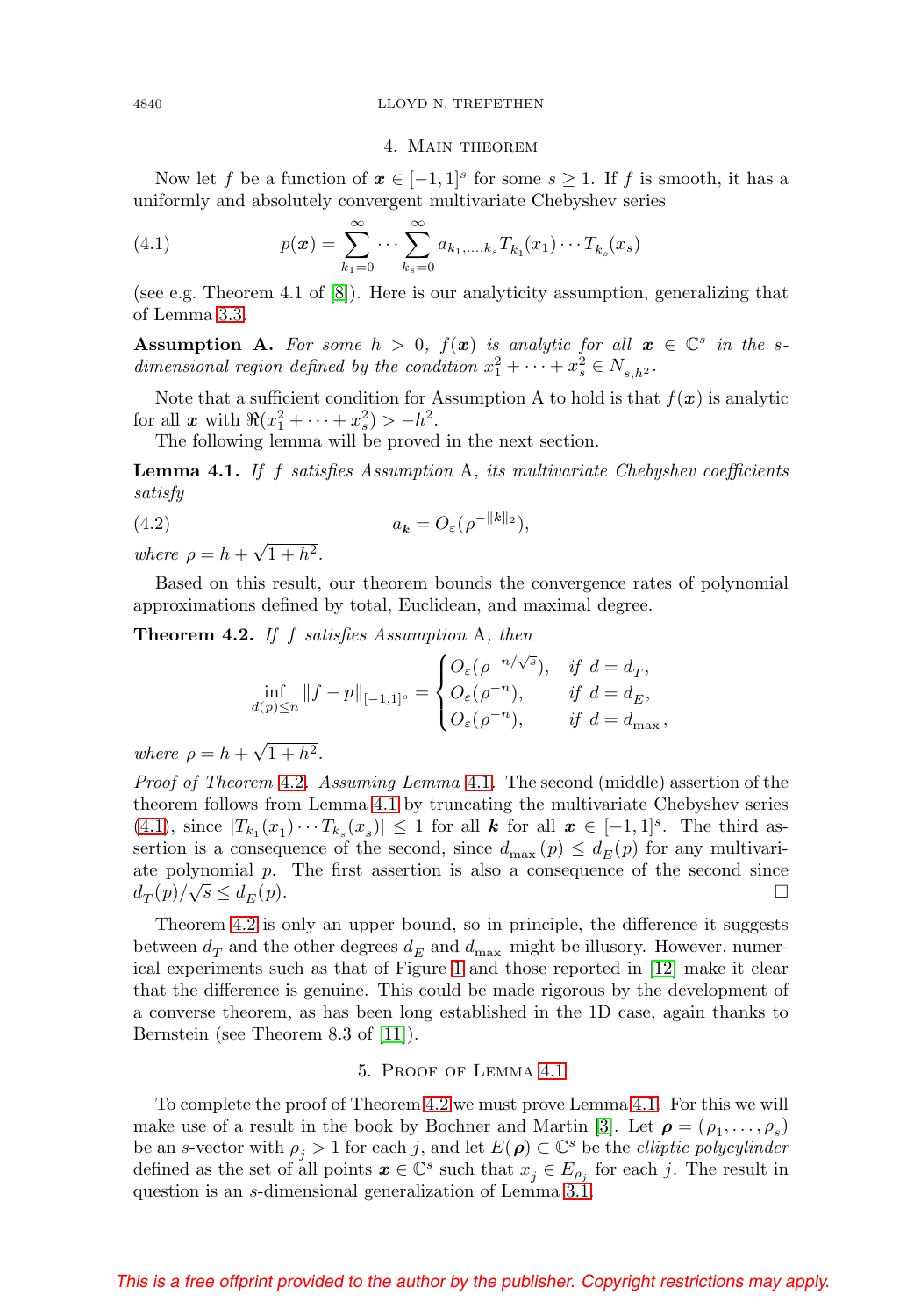**Lemma 5.1.** Let f be analytic in  $E(\rho)$ . Then its multivariate Chebyshev coefficients satisfy

<span id="page-4-0"></span>(5.1) 
$$
a_{k} = O_{\varepsilon}(\rho_{1}^{-k_{1}} \cdots \rho_{s}^{-k_{s}})
$$

as  $k_1 + \cdots + k_s \rightarrow \infty$ .

*Proof.* Equation [\(5.1\)](#page-4-0) means that for any  $\varepsilon > 0$ ,  $a_k = O((\rho_1 - \varepsilon)^{-k_1} \cdots (\rho_s - \varepsilon)^{-k_s}).$ This is essentially Theorem 11 on p. 95 of [\[3\]](#page-6-3), which is derived by contour integrals. For further discussion see [\[4\]](#page-6-4).  $\Box$ 

*Proof of Lemma* [4.1](#page-3-1). For any *s*-vector  $\boldsymbol{k}$  of nonnegative indices, define

$$
c_j = \frac{k_j}{\|\mathbf{k}\|_2} \le 1
$$

and

$$
h_j = c_j h.
$$

Then  $h_1^2 + \cdots + h_s^2 = h^2$ , so by Assumption A,  $f(\mathbf{x})$  is analytic in the subset of  $\mathbb{C}^s$ defined by the condition  $x_1^2 + \cdots + x_s^2 \in N_{s,h^2}$ . From Lemma [5.2](#page-4-1) below, we have

(5.2) 
$$
N_{1,h_1^2} \oplus \cdots \oplus N_{1,h_s^2} \subseteq N_{s,h_1^2 + \cdots + h_s^2},
$$

where  $\oplus$  denotes the standard Minkowski sum of sets. It follows that  $f(x)$  is analytic whenever  $x_j \in N_{1,h_j^2}$  for each j. In other words,  $f(\boldsymbol{x})$  is analytic in the elliptic polycylinder  $E(\hat{\rho})$  with  $\hat{\rho}_i$  defined by

$$
\hat{\rho}_j = h_j + \sqrt{1 + h_j^2} = c_j h + \sqrt{1 + (c_j h)^2}.
$$

It can be shown (Lemma [5.3,](#page-5-0) below) that this final quantity is greater than or equal to the number  $\rho_i$  which we define by

$$
\rho_j = \left(h + \sqrt{1 + h^2}\right)^{c_j} = \rho^{k_j / \|k\|_2}.
$$

Therefore if  $\rho$  is the s-vector with components given by this formula, then the associated polycylinder satisfies  $E(\rho) \subseteq E(\hat{\rho})$ , and  $f(x)$  is analytic in  $E(\rho)$ . We now calculate

(5.3) 
$$
\rho_1^{-k_1} \cdots \rho_s^{-k_s} = \rho^{-(k_1^2 + \cdots + k_s^2)/\|k\|_2} = \rho^{-\|k\|_2},
$$

and inserting this identity in [\(5.1\)](#page-4-0) gives [\(4.2\)](#page-3-3), as required.  $\Box$ 

Here are the two lemmas just used.

<span id="page-4-1"></span>**Lemma 5.2.** For any  $s, t > 0$  and  $a, b > 0$ ,

$$
(5.4) \t\t N_{s,a} \oplus N_{t,b} \subseteq N_{s+t,a+b}.
$$

*Proof.* If  $x \in N_{s,a}$  and  $y \in N_{t,b}$ , then we have

$$
|x| + |x - s| < s + 2a, \quad |y| + |y - t| < t + 2b.
$$

Therefore by the triangle inequality,

$$
|x + y| + |(x - s) + (y - t)| < (s + 2a) + (t + 2b),
$$

that is,

$$
|x + y| + |(x + y) - (s + t)| < (s + t) + 2(a + b),
$$

which implies  $x + y \in N_{s+t, a+b}$ .

# This is a free offprint provided to the author by the publisher. Copyright restrictions may apply.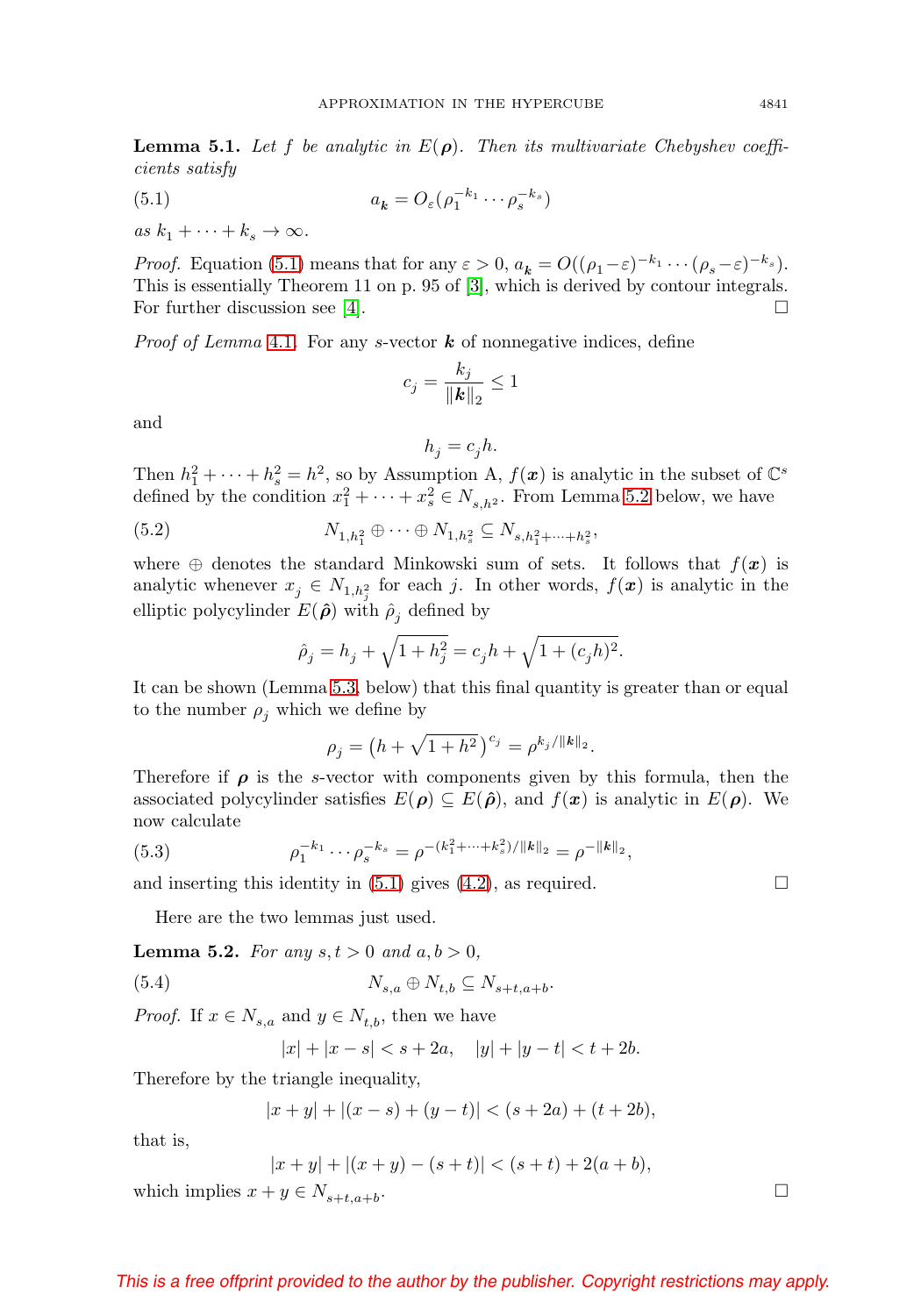<span id="page-5-0"></span>**Lemma 5.3.** For any  $h \ge 0$  and  $c \in [0,1]$ ,  $ch + (1 + c^2h^2)^{1/2} \ge (h + (1 + h^2)^{1/2})^c$ .

*Proof.* Given h, define  $\varphi(c) = ch + (1 + c^2h^2)^{1/2}$ . We must show  $\varphi(c) \geq \varphi(1)^c$ , or equivalently

<span id="page-5-1"></span>(5.5)  $\psi(c) > c\psi(1), \quad 0 < c < 1,$ 

where

$$
\psi(c) = \log(\varphi(c)) = \log\left(ch + (1 + c^2h^2)^{1/2}\right).
$$

Since  $\psi(0) = 0$ , a sufficient condition for [\(5.5\)](#page-5-1) to hold is that  $\psi$  is convex in the sense that  $\psi''(c) \leq 0$  for  $c \in [0,1]$ . This follows from the identity  $\psi''(c) = -cb^3(1+c^2b^2)^{-3/2}$  $-ch^3(1 + c^2h^2)^{-3/2}$ .

### 6. Discussion

This work is motivated by computational applications, since for computation in higher dimensions, a hypercube is usually the domain of choice. Theorem [4.2](#page-3-0) suggests that any method for computation in a hypercube that is based on one of the familiar definitions of the degree of a multivariate polynomial, namely total degree or maximal degree, is likely to be suboptimal. For example, a standard idea of multidimensional quadrature (cubature) is the exact integration of multivariate polynomial approximations of a given total degree, an idea going back to Maxwell [\[7,](#page-6-5) [9\]](#page-7-3). The theorem casts doubt upon the appropriateness of that approach.

Quantifying this assertion reveals that when  $s$  is moderate or large, the differences in efficiency of different approximation strategies may be considerable. The portions of the unit balls in the 1-, 2-, and  $\infty$ -norms restricted to the positive orthant have volumes

<span id="page-5-3"></span>(6.1) 
$$
V_1 = \frac{1}{s!} \sim \frac{1}{\sqrt{2\pi s}} \left(\frac{e}{s}\right)^s, \ V_2 = \frac{(\pi/4)^{s/2}}{(s/2)!} \sim \frac{1}{\sqrt{\pi s}} \left(\frac{\pi e}{2s}\right)^{s/2}, \ V_{\infty} = 1,
$$

and with  $s = 10$ , for example, we have

<span id="page-5-2"></span>(6.2) 
$$
V_1 \approx 0.000000276, V_2 \approx 0.00249, V_{\infty} = 1.
$$

For fixed s and  $n \to \infty$ , the dimensions of the spaces of polynomials of degree n defined by  $d_T$ ,  $d_E$ , and  $d_{\text{max}}$  scale as  $n^s$  times these numbers. By putting such estimates together with Theorem [4.2,](#page-3-0) we can work out consequences for approximation.

First of all let us compare Euclidean and maximal degree. According to the theorem, we expect to need similar values of n for both  $d_E$  and  $d_{\text{max}}$  to achieve a given approximation accuracy. This suggests that in the 10-hypercube, a fit based on  $d_{\text{max}}$  will require  $V_{\infty}/V_2 \approx 402$  times as many parameters as one based on  $d_E$ , where  $V_{\infty}$  and  $V_2$  are the numbers given in [\(6.2\)](#page-5-2). The general formula for the s-hypercube based on [\(6.1\)](#page-5-3) is

<span id="page-5-4"></span>(6.3) no. of parameters for approx. based on 
$$
d_{\text{max}} \approx \frac{V_{\infty}}{V_2} \sim \sqrt{\pi s} \left(\frac{2s}{\pi e}\right)^{s/2}
$$
.

On the other hand let us compare Euclidean and total degree. According to the theorem, if a fit based on  $d_E$  needs degree n, we can expect a fit based on  $d_T$  to need degree  $n\sqrt{s}$ . Thus in the 10-hypercube, we must compare total degree  $(\sqrt{10})^{10}n$  against Euclidean degree n, suggesting that a fit based on  $d_T$  will require

# This is a free offprint provided to the author by the publisher. Copyright restrictions may apply.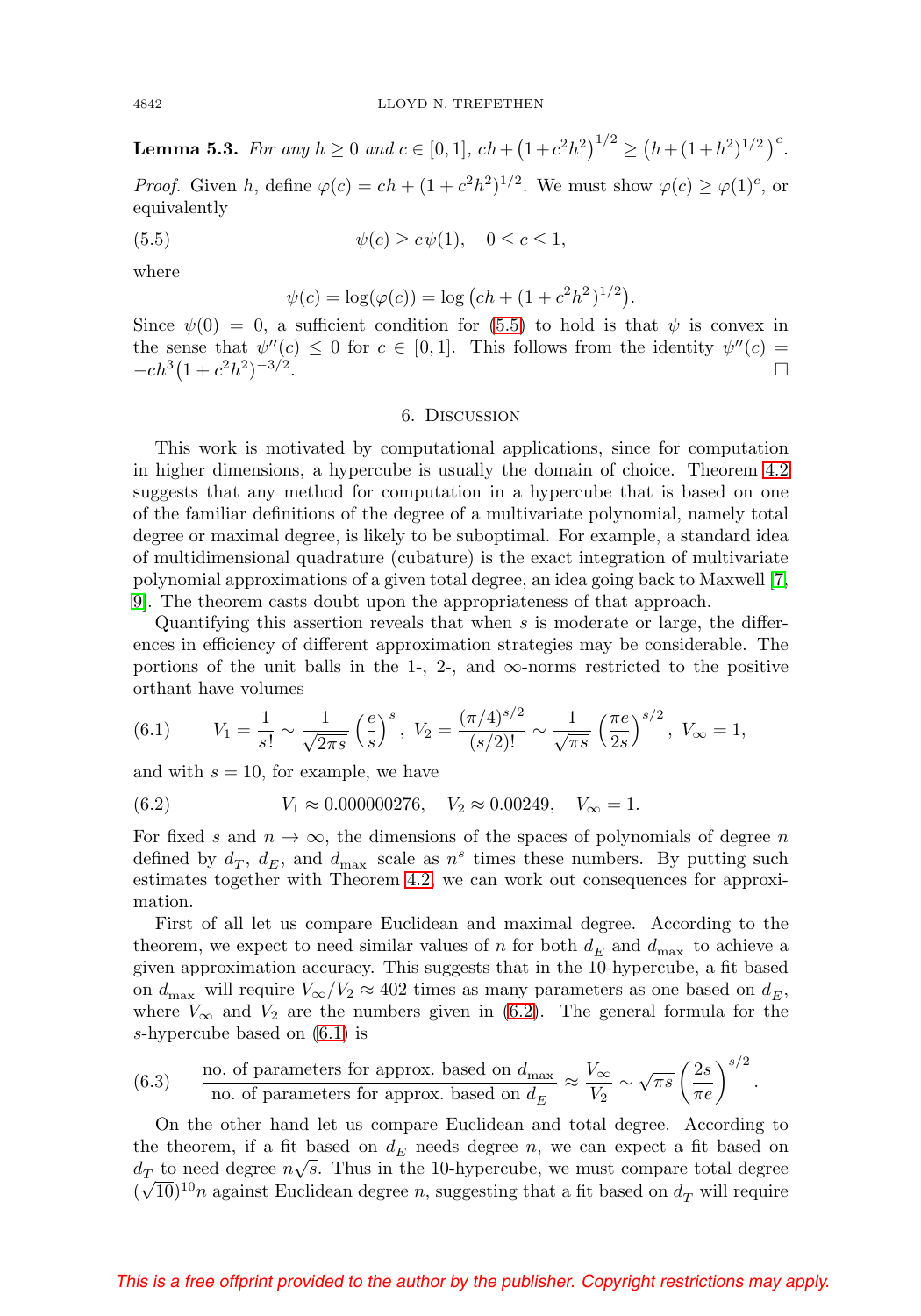$(\sqrt{10})^{10}V_1/V_2 \approx 11.1$  times as many parameters as one based on  $d_E$ , where  $V_1$  and  $V_2$  are as given in [\(6.2\)](#page-5-2). The general formula based on [\(6.1\)](#page-5-3) is

<span id="page-6-6"></span>(6.4) no. of parameters for approx. based on 
$$
d_T
$$
  $\approx \frac{s^{s/2}V_1}{V_2} \sim 2^{-1/2} \left(\frac{2e}{\pi}\right)^{s/2}$ .

Equations  $(6.3)$  and  $(6.4)$  show that both total and maximal degree may be exponentially less efficient for polynomial approximation than Euclidean degree. All these estimates apply to functions  $f$  whose complexity is approximately isotropic in the sense that the implications of Assumption A are reasonably sharp. A more extensive discussion of such differences can be found in Section 6 of [\[12\]](#page-7-0).

In closing the author would like to highlight a conceptual link between this note and his earlier paper [\[6\]](#page-6-7) with Nick Hale. The central observation of [\[6\]](#page-6-7) is that the resolving power of (univariate) polynomials on an interval  $[-1, 1]$  is nonuniform, making polynomials fall short of optimality by a factor of  $\pi/2$  in representing functions whose complexity on  $[-1, 1]$  is uniform. In the present work, the issue is again nonuniformity of polynomials, but now they are multivariate and the uniformity issue pertains to rotation rather than translation. As pointed out in Section 7 of [\[12\]](#page-7-0), the translational issue is present in multiple dimensions too.

#### **ACKNOWLEDGMENTS**

The author has benefited from extensive discussions of approximation and cubature in the hypercube with Hadrien Montanelli and Klaus Wang. The author also thanks Jared Aurentz, Stefan Güttel, Nick Hale, Allan Pinkus, and Alex Townsend for helpful suggestions. It was Jared Aurentz who proposed the term "Euclidean degree".

### NOTE ADDED IN PROOF

Steps toward a converse to Theorem 4.2, and a generalization, have recently been taken and can be found in L. Bos and N. Levenberg, *Bernstein-Walsh theory* associated to convex bodies and applications to multivariate approximation theory, arXiv:1701.05613v1, 19 January 2017.

# **REFERENCES**

- <span id="page-6-2"></span>[1] V. I. Arnol'd, Huygens & Barrow, Newton & Hooke: Pioneers in Mathematical Analysis and Catastrophe Theory from Evolvents to Quasicrystals, Birkhäuser, 1990.
- <span id="page-6-1"></span>[2] Serge Bernstein, Sur la meilleure approximation de  $|x|$  par des polynomes de degrés donnés (French), Acta Math. **37** (1914), no. 1, 1–57, DOI 10.1007/BF02401828. M[R1555093](http://www.ams.org/mathscinet-getitem?mr=1555093)
- <span id="page-6-3"></span>[3] Salomon Bochner and William Ted Martin, Several Complex Variables, Princeton Mathematical Series, vol. 10, Princeton University Press, Princeton, N. J., 1948. M[R0027863](http://www.ams.org/mathscinet-getitem?mr=0027863)
- <span id="page-6-4"></span>[4] John P. Boyd, Large-degree asymptotics and exponential asymptotics for Fourier, Chebyshev and Hermite coefficients and Fourier transforms, J. Engrg. Math. **63** (2009), no. 2-4, 355–399, DOI 10.1007/s10665-008-9241-3. M[R2486453](http://www.ams.org/mathscinet-getitem?mr=2486453)
- [5] T. A. Driscoll, N. Hale, and L. N. Trefethen, Chebfun User's Guide, Pafnuty Publications, Oxford, 2014. See also www.chebfun.org.
- <span id="page-6-7"></span>[6] Nicholas Hale and Lloyd N. Trefethen, New quadrature formulas from conformal maps, SIAM J. Numer. Anal. **46** (2008), no. 2, 930–948, DOI 10.1137/07068607X. M[R2383217](http://www.ams.org/mathscinet-getitem?mr=2383217)
- <span id="page-6-5"></span>[7] Arnold R. Krommer and Christoph W. Ueberhuber, Computational Integration, Society for Industrial and Applied Mathematics (SIAM), Philadelphia, PA, 1998. M[R1625683](http://www.ams.org/mathscinet-getitem?mr=1625683)
- <span id="page-6-0"></span>[8] J. C. Mason, Near-best multivariate approximation by Fourier series, Chebyshev series and Chebyshev interpolation, J. Approx. Theory **28** (1980), no. 4, 349–358, DOI 10.1016/0021- 9045(80)90069-6. M[R589990](http://www.ams.org/mathscinet-getitem?mr=589990)